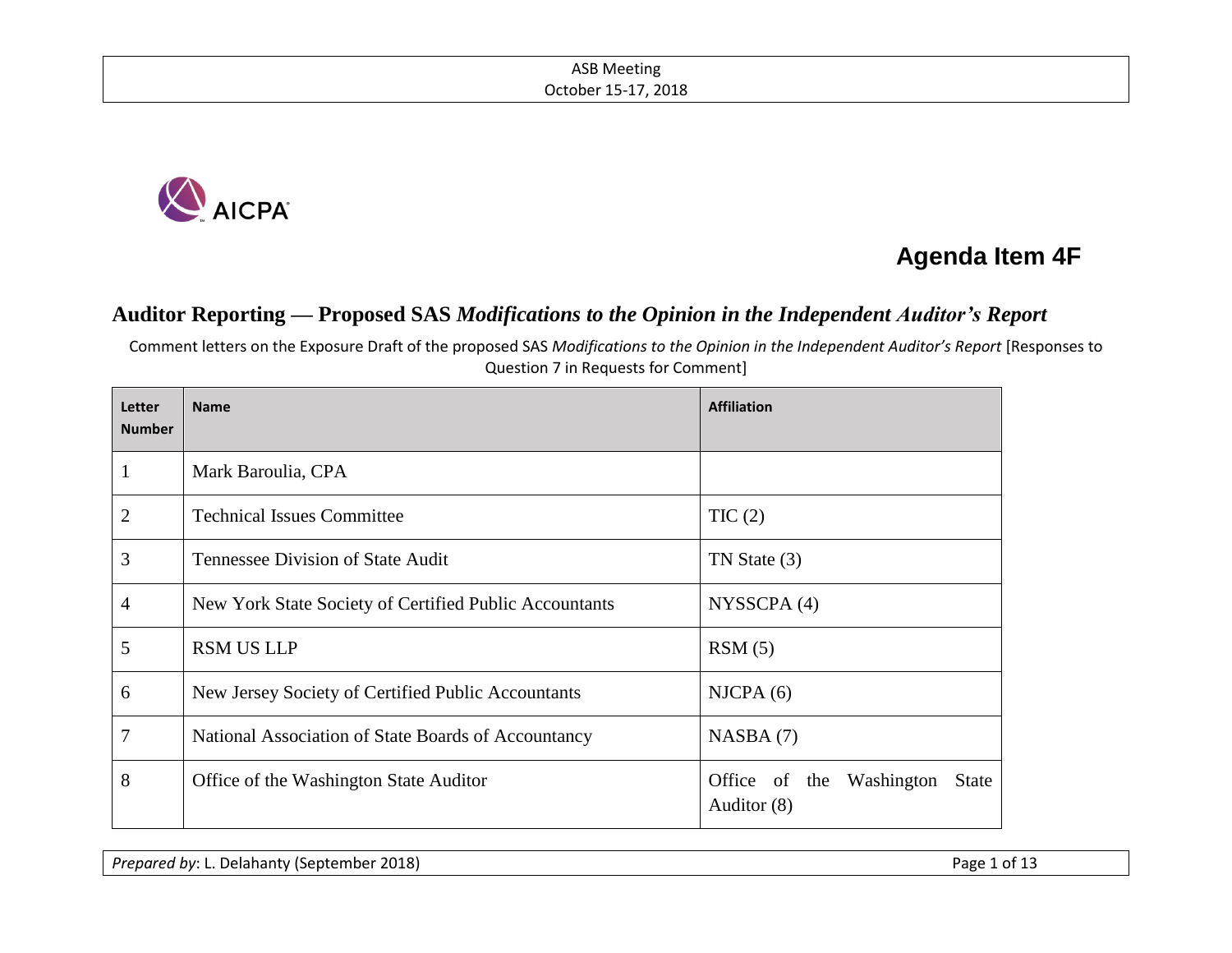| Letter<br><b>Number</b> | <b>Name</b>                                          | <b>Affiliation</b>                               |
|-------------------------|------------------------------------------------------|--------------------------------------------------|
| 9                       | Smith & Howard PC                                    | Smith & Howard PC (9)                            |
| 10                      | CliftonLarsonAllen LLP                               | CliftonLarsonAllen LLP (10)                      |
| 11                      | ALEXANDER, ARONSON, FINNING & CO., P.C.              | AAFCPA <sub>s</sub> (11)                         |
| 12                      | Federal Accounting Standards Advisory Board          | FASAB $(12)$                                     |
| 13                      | <b>Cherry Bekaert</b>                                | Cherry Bekaert (13)                              |
| 14                      | Michigan Office of the Auditor General               | OAG (14)                                         |
| 15                      | Maryland Association of Certified Public Accountants | MACPA(15)                                        |
| 16                      | Piercy Bowler Taylor & Kern                          | <b>PBTK</b> (16)                                 |
| 17                      | Florida Institute of Certified Public Accountants    | FICPA(17)                                        |
| 18                      | Dixon Hughes Goodman                                 | DHG (18)                                         |
| 19                      | <b>BDO USA, LLP</b>                                  | BDO(19)                                          |
| 20                      | Illinois CPA Society                                 | ICPAS $(20)$                                     |
| 21                      | SVA Certified Public Accountants, S.C.               | SVA(21)                                          |
| 22                      | <b>Association of Local Government Auditors</b>      | Association of Local Government<br>Auditors (22) |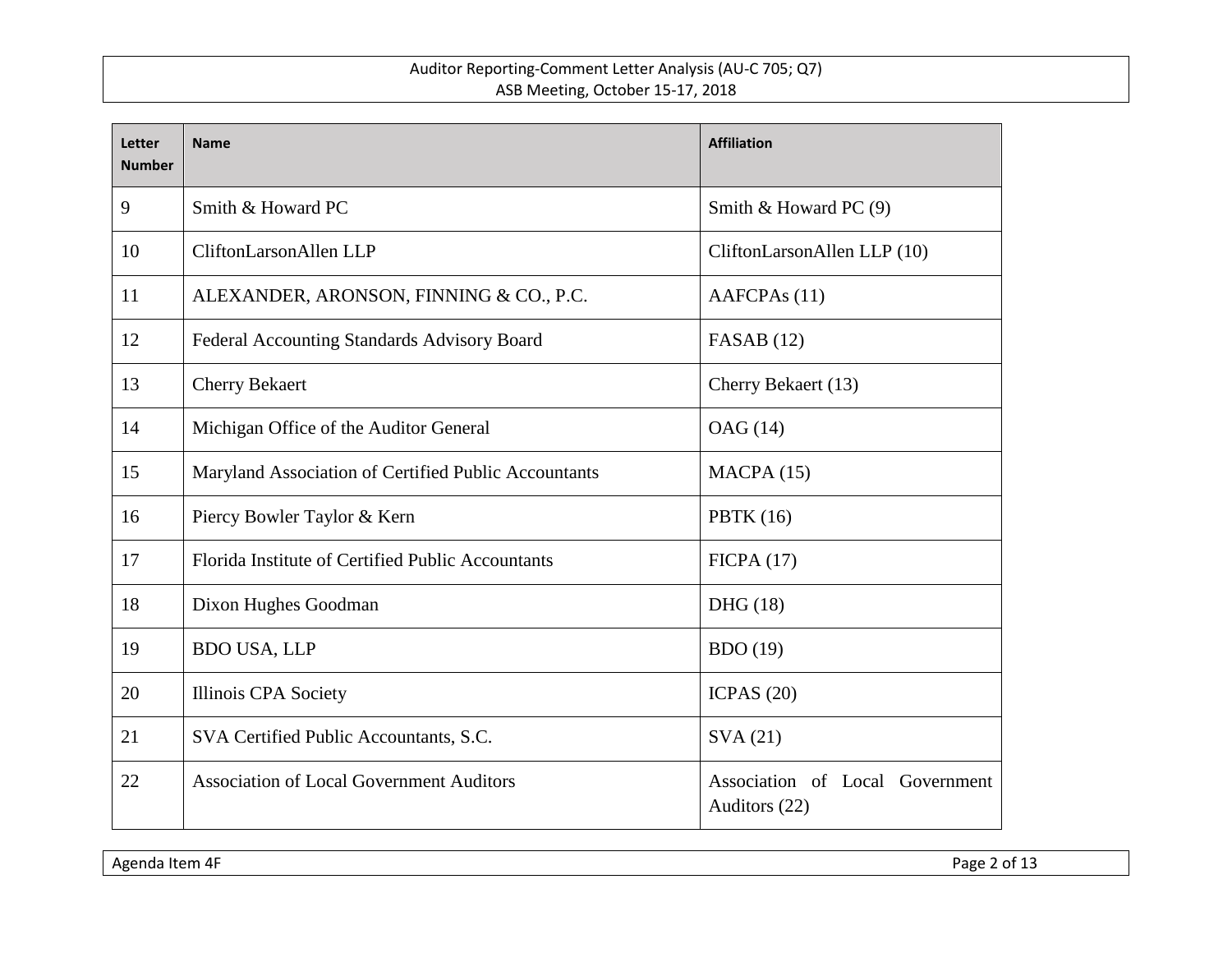| Letter<br><b>Number</b> | <b>Name</b>                                | <b>Affiliation</b> |
|-------------------------|--------------------------------------------|--------------------|
| 23                      | GAO U. S. Government Accountability Office | GAO (23)           |
| 24                      | Massachusetts Society of CPAs              | MSCPA (24)         |
| 25                      | <b>Grant Thornton LLP</b>                  | GT(25)             |
| 26                      | Crowe Horwath LLP                          | Crowe Horwath (26) |
| 27                      | North Carolina Association of CPAs         | NCACPA (27)        |
| 28                      | California Society of CPAs                 | CALCPA (28)        |
| 29                      | Anders CPAs & Advisors                     | Anders (29)        |
| 30                      | Baker Tilly Kirchow Krause, LLP            | Baker Tilly (30)   |
| 31                      | The Ohio Society of CPAs                   | OHIOCPA (31)       |
| 32                      | PricewaterhouseCoopers LLP                 | <b>PWC</b> (32)    |
| 33                      | Ernst & Young LLP                          | EY $(33)$          |
| 34                      | <b>KPMG LLP</b>                            | KPMG (34)          |
| 35                      | Laura Lindal                               | Laura Lindal (35)  |
| 36                      | <b>National State Auditors Association</b> | NSAA(36)           |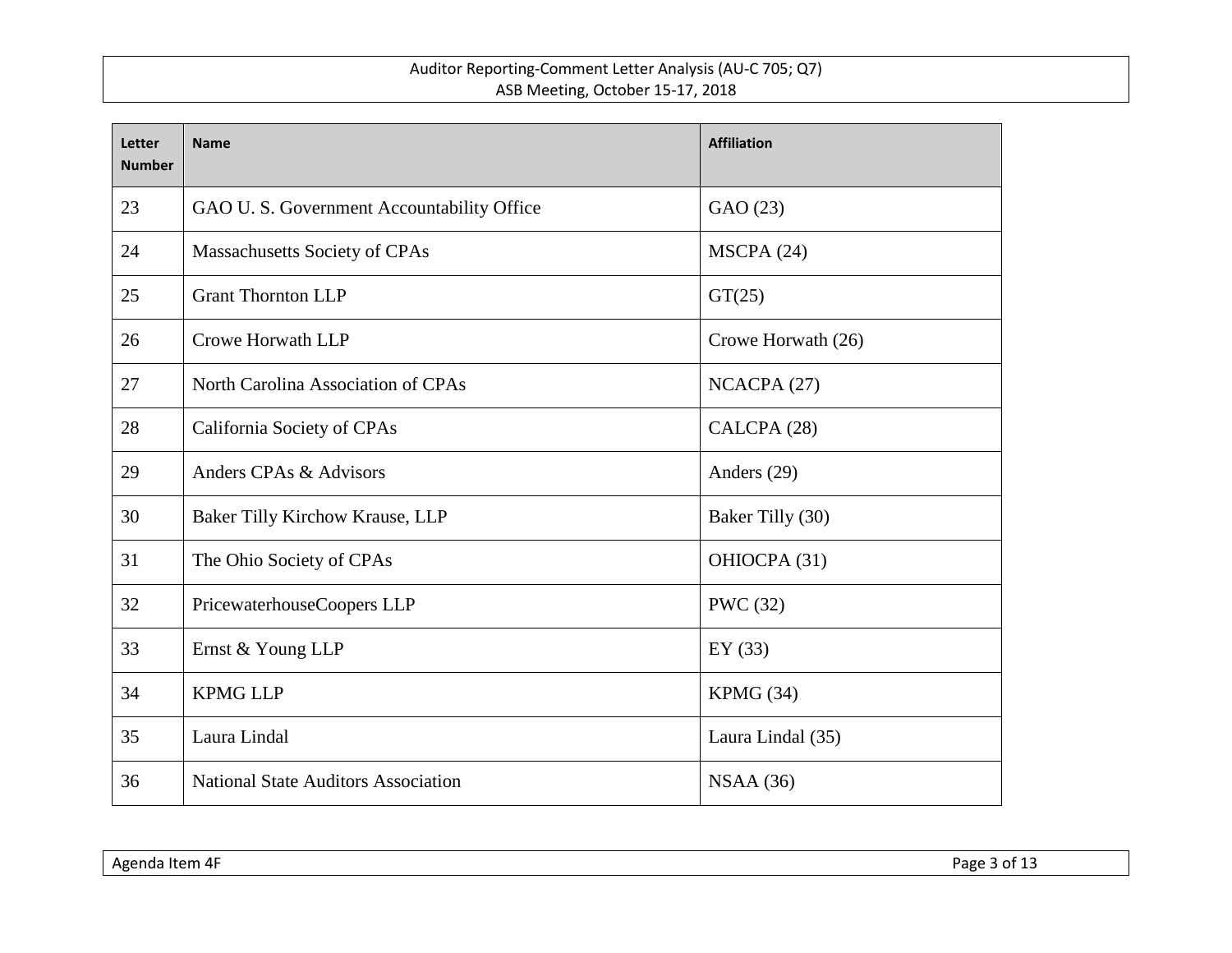| Letter<br><b>Number</b> | <b>Name</b>           | <b>Affiliation</b>     |
|-------------------------|-----------------------|------------------------|
| 37                      | Deloitte & Touche LLP | D&T(37)                |
| 38                      | Abraham D. Akresh     | Abraham D. Akresh (38) |

# **Request for Comment – AU-C 705 Modifications to the Opinion in the Independent Auditor's Report**

The ASB would like your views on the following:

| ED Question $7$ — Are the revisions to existing requirements clear and understandable, and is the application material helpful in supporting |  |
|----------------------------------------------------------------------------------------------------------------------------------------------|--|
| the application of those requirements?                                                                                                       |  |

| Responder | Comment                                                                                                                                                                                                                                                                                                                                                                                                                                                                                                                                                                                                                                                                 | <b>TF Consideration /</b><br>Response                                                                                                           |
|-----------|-------------------------------------------------------------------------------------------------------------------------------------------------------------------------------------------------------------------------------------------------------------------------------------------------------------------------------------------------------------------------------------------------------------------------------------------------------------------------------------------------------------------------------------------------------------------------------------------------------------------------------------------------------------------------|-------------------------------------------------------------------------------------------------------------------------------------------------|
| TIC(2)    | Yes, TIC believes these revisions to existing requirements are clear and<br>understandable, with the exception of one possible clarification. Paragraph .30<br>indicates that KAMs should not be included when the auditor expresses an adverse<br>opinion or disclaims an opinion. TIC agrees with this notion; however, what does one<br>do when they have been engaged to report KAMs but cannot because of the above<br>reasons? For instance, if the auditor is engaged to report on KAMs, but they don't<br>identify any KAMs, the auditor is required to indicate that in their report. Perhaps this<br>issue could be addressed in the implementation guidance. | Supportive with comments<br>TF believe this is better<br>addressed in the AICPA<br>Audit and Accounting<br>Guide State and Local<br>Governments |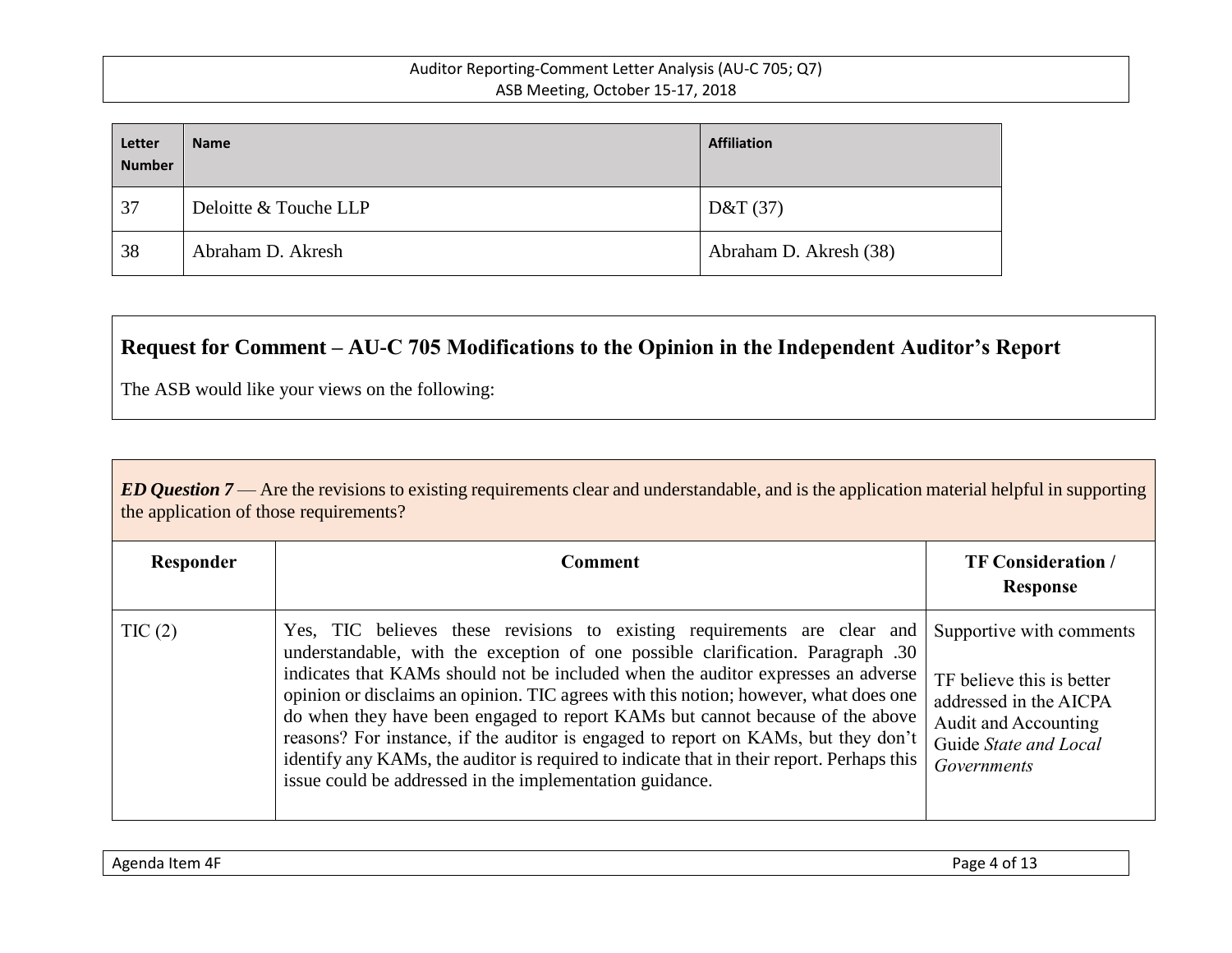| ED Question 7— Are the revisions to existing requirements clear and understandable, and is the application material helpful in supporting<br>the application of those requirements? |                                                                                                                                                                                                                                                                                                                                                                                                                                                     |                                              |
|-------------------------------------------------------------------------------------------------------------------------------------------------------------------------------------|-----------------------------------------------------------------------------------------------------------------------------------------------------------------------------------------------------------------------------------------------------------------------------------------------------------------------------------------------------------------------------------------------------------------------------------------------------|----------------------------------------------|
| Responder                                                                                                                                                                           | <b>Comment</b>                                                                                                                                                                                                                                                                                                                                                                                                                                      | <b>TF Consideration /</b><br><b>Response</b> |
|                                                                                                                                                                                     | In addition, paragraphs .A35 and .A36 do not address communication or reporting.<br>TIC believes it is likely that communication likely would be made to those charged<br>with governance, but this is not overtly indicated in the proposal. Perhaps something<br>also could be added to the implementation guidance.                                                                                                                              |                                              |
|                                                                                                                                                                                     | Illustration 3 on page 160 in the reporting section has an adverse opinion example and<br>the circumstances indicate that the auditor is precluded from communicating KAMs.<br>If an auditor is engaged to report on KAMs, but unable to present KAMs because of<br>an adverse opinion, should this be required to be called out in the report? TIC believes<br>this should be addressed in the standard or the applicable implementation guidance. |                                              |
| $TN$ State $(3)$                                                                                                                                                                    | Yes, except for our comment in #5 above.                                                                                                                                                                                                                                                                                                                                                                                                            | Supportive with comments                     |
| NYSSCPA(4)                                                                                                                                                                          | Yes, subject to our preceding comments, the revisions to existing requirements are<br>clear and understandable, and the application material is helpful in supporting the<br>application of those requirements.                                                                                                                                                                                                                                     | Supportive with comments                     |
| RSM(5)                                                                                                                                                                              | We believe the revisions to existing requirements in extant AU-C section 705 are clear<br>and understandable. Also, the application material is helpful in applying those<br>requirements.                                                                                                                                                                                                                                                          | Supportive                                   |
| NICPA(6)                                                                                                                                                                            | The Group believes the changes to AU-C section 705 are adequate when the auditor<br>issues a modified opinion on the financial statements. As suggested in the response<br>to question #1, including the type of opinion in the Opinion heading is suggested.                                                                                                                                                                                       | Supportive                                   |
| NASBA(7)                                                                                                                                                                            | The proposed model includes the phrase "and have fulfilled our other ethical<br>responsibilities in accordance with the relevant ethical requirements related to our                                                                                                                                                                                                                                                                                | Supportive with comments                     |

Agenda Item 4F Page 5 of 13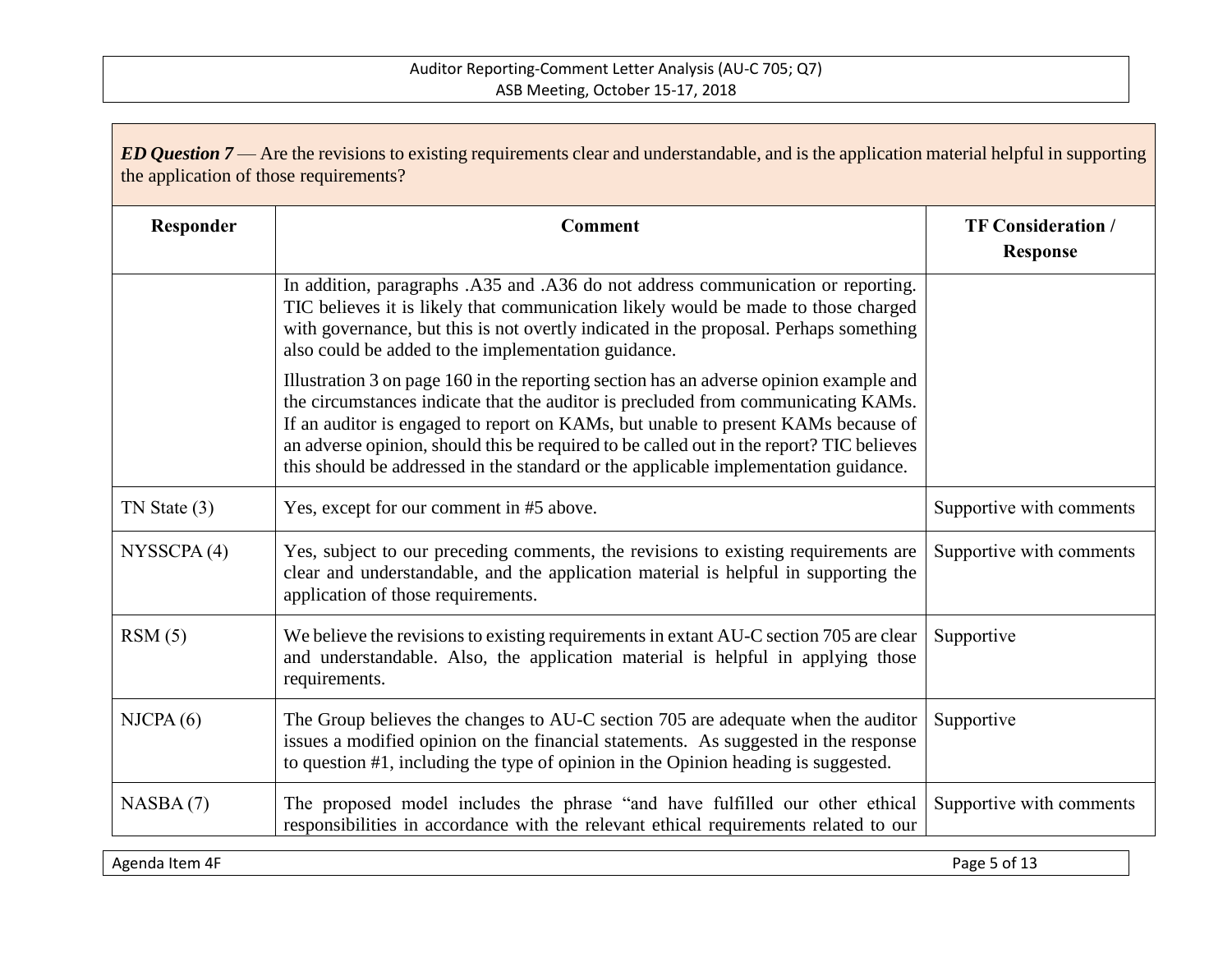| ED Question $7$ — Are the revisions to existing requirements clear and understandable, and is the application material helpful in supporting<br>the application of those requirements? |                                                                                                                                                                                                                                                                                                                                                                      |                                                                            |  |
|----------------------------------------------------------------------------------------------------------------------------------------------------------------------------------------|----------------------------------------------------------------------------------------------------------------------------------------------------------------------------------------------------------------------------------------------------------------------------------------------------------------------------------------------------------------------|----------------------------------------------------------------------------|--|
| Responder                                                                                                                                                                              | <b>Comment</b>                                                                                                                                                                                                                                                                                                                                                       | <b>TF Consideration /</b><br><b>Response</b>                               |  |
|                                                                                                                                                                                        | audit." We suggest that this phrase be revised to state "and have complied with the<br>applicable ethical requirements relating to our audit," as the code of professional<br>conduct would address these matters. Alternatively, the ASB may want to consider<br>adding a guidance paragraph addressing "other ethical responsibilities" in the final<br>statement. | Discussed with AU-C 700<br>discussions<br>See issue 4 in agenda item<br>4. |  |
| Office of the<br><b>Washington State</b><br>Auditor (8)                                                                                                                                | Yes                                                                                                                                                                                                                                                                                                                                                                  | Supportive                                                                 |  |
| Smith & Howard<br>PC(9)                                                                                                                                                                | The proposed changes to AU-C section 705 do not appear detrimental. The revisions<br>to existing requirements appear to be clear and understandable. The application<br>material appears appropriate in supporting the application of those requirements.                                                                                                            | Supportive                                                                 |  |
| CliftonLarsonAllen<br>LLP(10)                                                                                                                                                          | Yes, we believe the revisions are clear and understandable, and the application<br>material is helpful.                                                                                                                                                                                                                                                              | Supportive                                                                 |  |
| AAFCPAs (11)                                                                                                                                                                           | Yes, the proposed revisions are clear and understandable, and the application<br>materials and samples are adequate. However, please reference our comments to the<br>proposed SAS – Forming An Opinion and Reporting on Financial Statements.                                                                                                                       | Supportive                                                                 |  |
| <b>Cherry Bekaert</b><br>(13)                                                                                                                                                          | We believe the proposed revisions to the existing requirements are clear and<br>understandable, and the application material is helpful in supporting the application<br>of the requirements.                                                                                                                                                                        | Supportive                                                                 |  |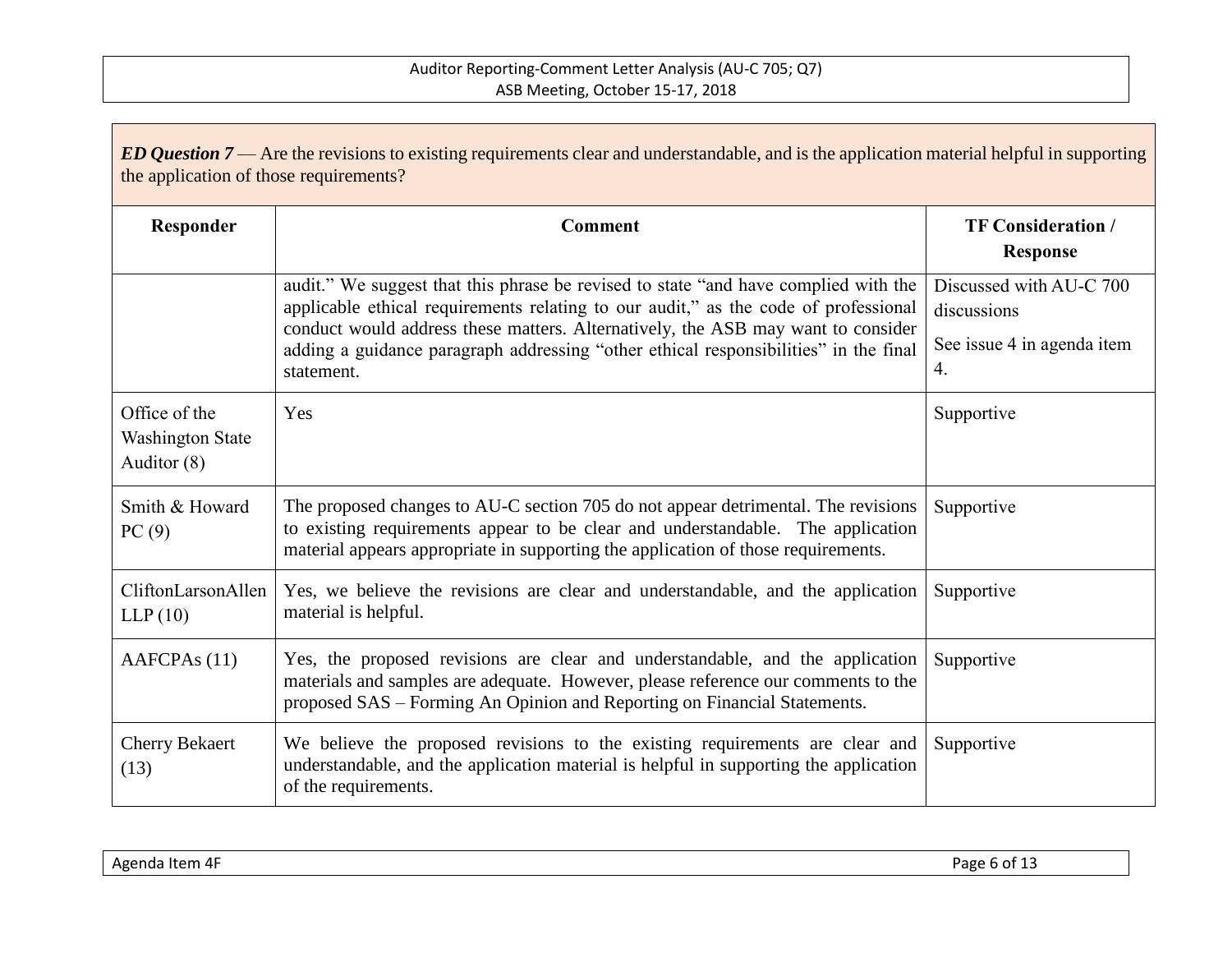| ED Question $7$ — Are the revisions to existing requirements clear and understandable, and is the application material helpful in supporting<br>the application of those requirements? |                                                                                                                                                                                                                                                                                                                                                                                                                                                                                                                                                                                                                                                                                                                                         |                                              |
|----------------------------------------------------------------------------------------------------------------------------------------------------------------------------------------|-----------------------------------------------------------------------------------------------------------------------------------------------------------------------------------------------------------------------------------------------------------------------------------------------------------------------------------------------------------------------------------------------------------------------------------------------------------------------------------------------------------------------------------------------------------------------------------------------------------------------------------------------------------------------------------------------------------------------------------------|----------------------------------------------|
| Responder                                                                                                                                                                              | <b>Comment</b>                                                                                                                                                                                                                                                                                                                                                                                                                                                                                                                                                                                                                                                                                                                          | <b>TF Consideration /</b><br><b>Response</b> |
| OAG (14)                                                                                                                                                                               | Yes, we consider the requirements as clear and understandable and have no suggested<br>revisions.                                                                                                                                                                                                                                                                                                                                                                                                                                                                                                                                                                                                                                       | Supportive                                   |
| MACPA(15)                                                                                                                                                                              | Yes.                                                                                                                                                                                                                                                                                                                                                                                                                                                                                                                                                                                                                                                                                                                                    | Supportive                                   |
| FICPA(17)                                                                                                                                                                              | The revisions to existing requirements to AU-C section 705 are clear and<br>understandable, and the application material is helpful in supporting the application<br>of those requirements.                                                                                                                                                                                                                                                                                                                                                                                                                                                                                                                                             | Supportive                                   |
| <b>BDO</b> (19)                                                                                                                                                                        | We agree that the revisions to existing requirements are clear and understandable, and<br>that the application material is helpful in supporting the application of the<br>requirements. We also support the convergence of the proposed SAS with ISA 705<br>(Revised), Modifications to the Opinion in the Independent Auditor's Report, to<br>eliminate differences between the two standards, except where necessitated by<br>circumstances unique to the U.S. environment. We note that the modifications to<br>extant AU-C section 705 primarily relate to the form and content of the auditor's<br>report when the opinion is modified, and that the circumstances in which a<br>modification would be required remain unchanged. | Supportive                                   |
| ICPAS $(20)$                                                                                                                                                                           | Yes                                                                                                                                                                                                                                                                                                                                                                                                                                                                                                                                                                                                                                                                                                                                     | Supportive                                   |
| SVA(21)                                                                                                                                                                                | The proposed changes are consistent with the proposed changes to AU-C 700 and are<br>clear and understandable.                                                                                                                                                                                                                                                                                                                                                                                                                                                                                                                                                                                                                          | Supportive                                   |
| GAO (23)                                                                                                                                                                               | We believe the proposed revisions to the existing requirements are generally clear and<br>understandable and the application material is helpful in supporting the application of                                                                                                                                                                                                                                                                                                                                                                                                                                                                                                                                                       | Supportive with comments                     |

Agenda Item 4F Page 7 of 13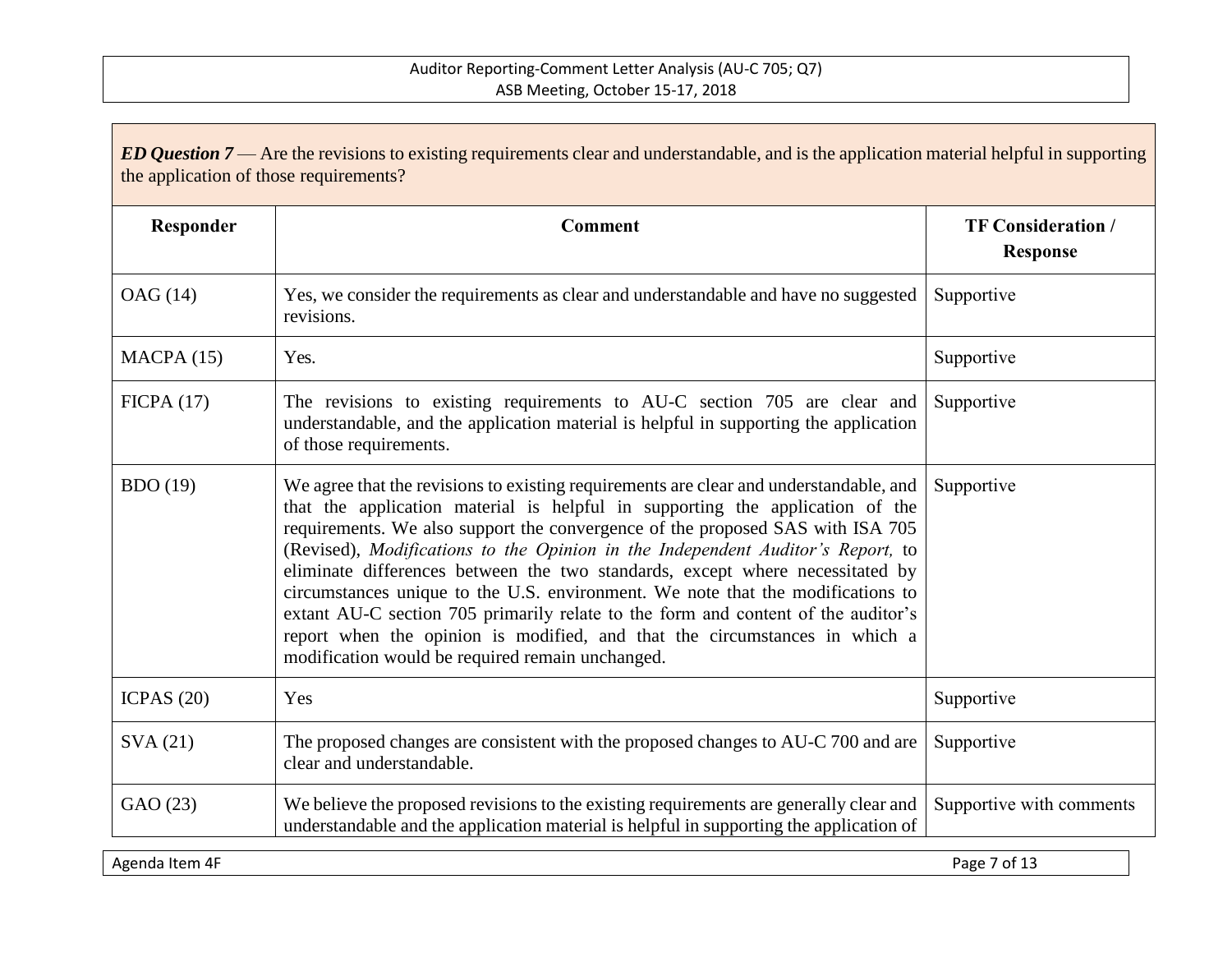| ED Question $7$ — Are the revisions to existing requirements clear and understandable, and is the application material helpful in supporting<br>the application of those requirements? |                                                                                                                                                                                                                                                                                                                                                                                                                                                                                                                                                                                                                                                                                                                                                                                                                                                                                                                                                                                                                                                                                                                                                                                                                                                                                                                                                                                                                                                            |                                              |
|----------------------------------------------------------------------------------------------------------------------------------------------------------------------------------------|------------------------------------------------------------------------------------------------------------------------------------------------------------------------------------------------------------------------------------------------------------------------------------------------------------------------------------------------------------------------------------------------------------------------------------------------------------------------------------------------------------------------------------------------------------------------------------------------------------------------------------------------------------------------------------------------------------------------------------------------------------------------------------------------------------------------------------------------------------------------------------------------------------------------------------------------------------------------------------------------------------------------------------------------------------------------------------------------------------------------------------------------------------------------------------------------------------------------------------------------------------------------------------------------------------------------------------------------------------------------------------------------------------------------------------------------------------|----------------------------------------------|
| Responder                                                                                                                                                                              | <b>Comment</b>                                                                                                                                                                                                                                                                                                                                                                                                                                                                                                                                                                                                                                                                                                                                                                                                                                                                                                                                                                                                                                                                                                                                                                                                                                                                                                                                                                                                                                             | <b>TF Consideration /</b><br><b>Response</b> |
|                                                                                                                                                                                        | those requirements. However, we note that the proposed new requirement in<br>paragraph 30—which states that when the auditor disclaims an opinion on the<br>financial statements, the auditor's report should not include an "Other Information"<br>section—is problematic in the federal government environment. Given the extent of<br>other information in government financial reports, we believe that it is important to<br>emphasize to the users of the financial statements that the auditors did not audit and<br>do not express an opinion or provide any assurance on other information contained in<br>the annual report. We also believe that the users of financial statements should be<br>cautioned that the scope limitation as well as any significant deficiencies or material<br>weaknesses found may affect the reliability of the other information. Based on<br>experience reporting on "Other Information" in the federal government environment<br>when the auditor disclaims an opinion, we believe that such reporting promotes<br>transparency and is clear to the reader. To provide users with context for<br>understanding other information contained in the report, the ASB, in our view, should<br>revise the standard or provide application guidance to allow government auditors to<br>include an "Other Information" section with the appropriate caveats in the auditor's<br>report when they disclaim an opinion. | See issue 7 in agenda item 4                 |
| MSCPA(24)                                                                                                                                                                              | The Committee does interpret the revisions as being clear and understandable. The<br>Committee also believes the application material is helpful.                                                                                                                                                                                                                                                                                                                                                                                                                                                                                                                                                                                                                                                                                                                                                                                                                                                                                                                                                                                                                                                                                                                                                                                                                                                                                                          | Supportive                                   |
| GT(25)                                                                                                                                                                                 | <b>Opinion modifications</b><br>We are supportive of the proposed revisions to existing requirements for opinion<br>modifications and generally believe they are clear and understandable.                                                                                                                                                                                                                                                                                                                                                                                                                                                                                                                                                                                                                                                                                                                                                                                                                                                                                                                                                                                                                                                                                                                                                                                                                                                                 | Supportive                                   |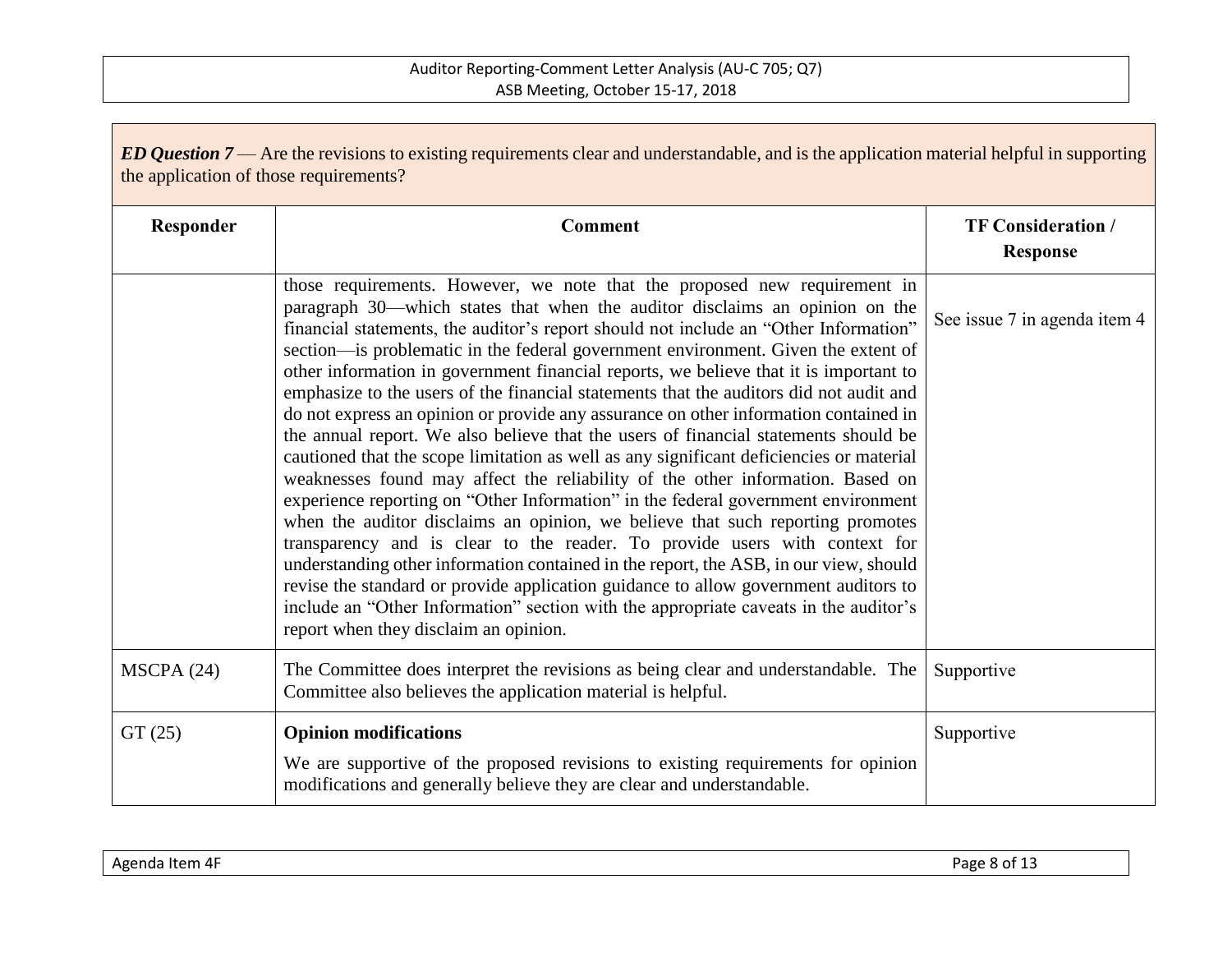| ED Question $7$ — Are the revisions to existing requirements clear and understandable, and is the application material helpful in supporting<br>the application of those requirements? |                                                                                                                                                                                                                                                                                                                                                                                                                                                                                                                                                                                                                                                                                                                                                                                                                                                                                                                                                           |                                                                                                                                                                                                                                                                                       |  |
|----------------------------------------------------------------------------------------------------------------------------------------------------------------------------------------|-----------------------------------------------------------------------------------------------------------------------------------------------------------------------------------------------------------------------------------------------------------------------------------------------------------------------------------------------------------------------------------------------------------------------------------------------------------------------------------------------------------------------------------------------------------------------------------------------------------------------------------------------------------------------------------------------------------------------------------------------------------------------------------------------------------------------------------------------------------------------------------------------------------------------------------------------------------|---------------------------------------------------------------------------------------------------------------------------------------------------------------------------------------------------------------------------------------------------------------------------------------|--|
| Responder                                                                                                                                                                              | <b>Comment</b>                                                                                                                                                                                                                                                                                                                                                                                                                                                                                                                                                                                                                                                                                                                                                                                                                                                                                                                                            | <b>TF Consideration /</b><br><b>Response</b>                                                                                                                                                                                                                                          |  |
| NCACPA (27)                                                                                                                                                                            | We believe that the changes are clear and understandable. We would like to have<br>examples of KAMs within the application material.                                                                                                                                                                                                                                                                                                                                                                                                                                                                                                                                                                                                                                                                                                                                                                                                                      | Supportive                                                                                                                                                                                                                                                                            |  |
| CLCPA(28)                                                                                                                                                                              | Yes; the application material is helpful to support the application requirements.                                                                                                                                                                                                                                                                                                                                                                                                                                                                                                                                                                                                                                                                                                                                                                                                                                                                         | Supportive                                                                                                                                                                                                                                                                            |  |
| Anders (29)                                                                                                                                                                            | We feel the revisions in the section are clear and understandable, and that the<br>application material is helpful.                                                                                                                                                                                                                                                                                                                                                                                                                                                                                                                                                                                                                                                                                                                                                                                                                                       | Supportive                                                                                                                                                                                                                                                                            |  |
| Baker Tilly (30)                                                                                                                                                                       | Paragraphs 13a and b describe the implications when an auditor is unable to obtain<br>sufficient appropriate audit evidence. We believe that adding application guidance to<br>those paragraphs, including some practical examples, would be helpful.<br>Governmental entities have multiple opinion units and it is not uncommon for auditors<br>to express an opinion on certain opinion units while disclaiming on others. Paragraph<br>20c states that the auditor "was engaged" to audit the financial statements which is<br>not always the case. Some governments only engage their auditors to audit certain<br>opinion units, therefore, the auditors are required to disclaim an opinion on the other<br>opinion units that are required to be included in the governmental entity's financial<br>statements under the applicable financial reporting framework. We recommend that<br>the Board modify paragraph 20c to address this situation. | Supportive with comments<br>TF does not believe<br>additional examples are<br>needed<br>Governmental entity<br>specific guidance included<br>in A19 and the AICPA Audit<br>and Accounting Guide State<br>and Local Governments. TF<br>to retain standard language<br>for disclaimers. |  |
| OHIOCPA (31)                                                                                                                                                                           | Requirements are clear, consistent, and understandable.                                                                                                                                                                                                                                                                                                                                                                                                                                                                                                                                                                                                                                                                                                                                                                                                                                                                                                   | Supportive                                                                                                                                                                                                                                                                            |  |
| <b>PWC</b> (32)                                                                                                                                                                        | We believe the revisions to the proposed SAS are appropriate.                                                                                                                                                                                                                                                                                                                                                                                                                                                                                                                                                                                                                                                                                                                                                                                                                                                                                             | Supportive                                                                                                                                                                                                                                                                            |  |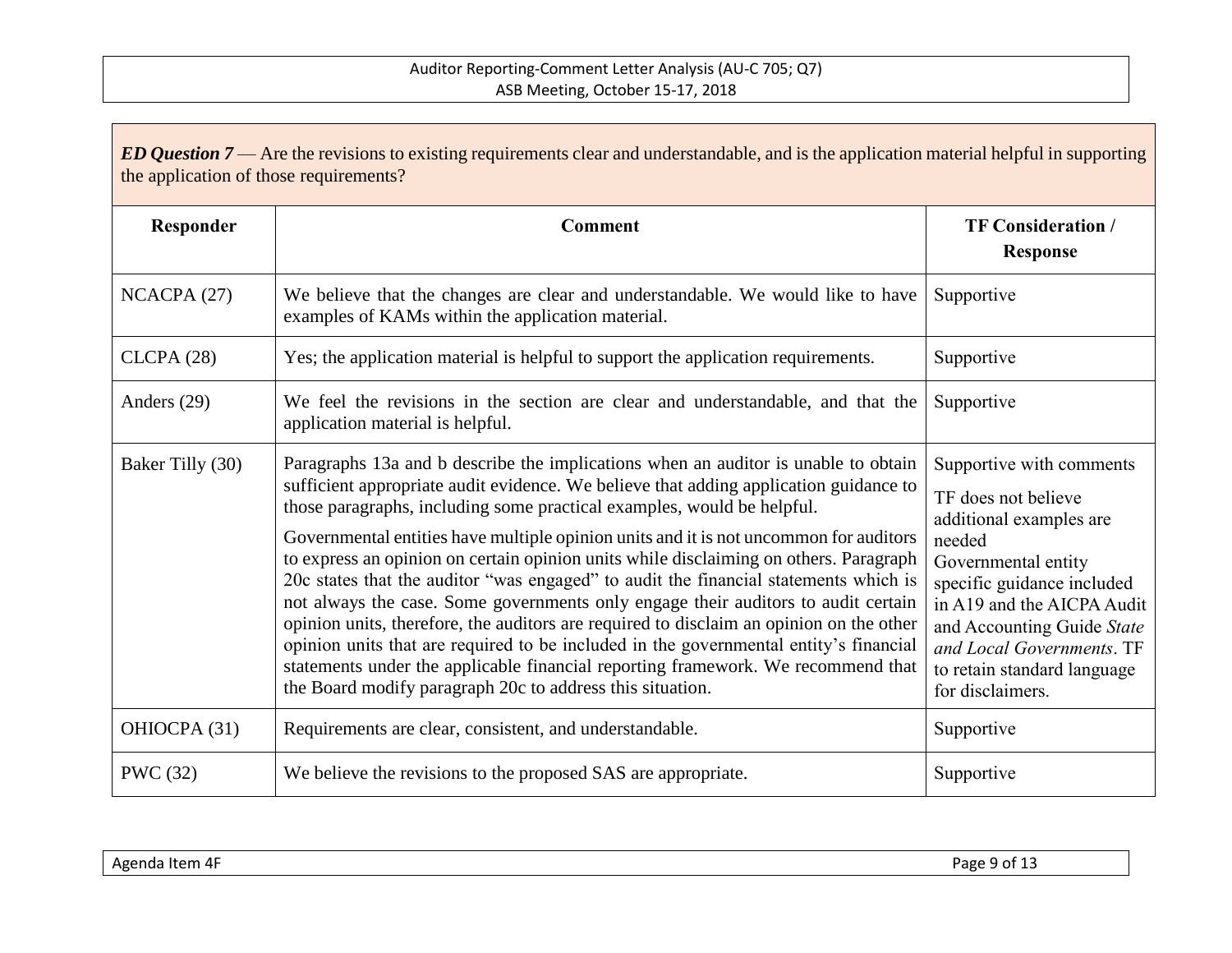| ED Question $7$ — Are the revisions to existing requirements clear and understandable, and is the application material helpful in supporting<br>the application of those requirements? |                                                                                                                                                                                                                                                                                                                                                   |                                                                                                     |
|----------------------------------------------------------------------------------------------------------------------------------------------------------------------------------------|---------------------------------------------------------------------------------------------------------------------------------------------------------------------------------------------------------------------------------------------------------------------------------------------------------------------------------------------------|-----------------------------------------------------------------------------------------------------|
| Responder                                                                                                                                                                              | <b>Comment</b>                                                                                                                                                                                                                                                                                                                                    | <b>TF Consideration /</b><br><b>Response</b>                                                        |
| E&Y(33)                                                                                                                                                                                | Overall, we believe the modifications to AU-C 705 are clear.                                                                                                                                                                                                                                                                                      | Supportive                                                                                          |
| KPMG (34)                                                                                                                                                                              | Proposed SAS Modifications to the Opinion in the Independent Auditor's<br><b>Report (AU-C section 705)</b>                                                                                                                                                                                                                                        | Supportive                                                                                          |
|                                                                                                                                                                                        | We believe that the proposed revisions are clear and understandable, and that the<br>application material is helpful in supporting the application of the requirements.                                                                                                                                                                           |                                                                                                     |
| Laura Lindal (35)                                                                                                                                                                      | Section 14 is awkward. Something like "Before withdrawing the auditor as discussed<br>in paragraph 13, the auditor should communicate to those charged with governance<br>any matters regarding misstatements identified during the audit that would have given<br>rise to a modification of the opinion. (Ref: par. A17)" would make more sense. | Supportive with comments<br>See proposed changes made<br>to this proposed SAS in<br>agenda item 4A. |
| NSAA(36)                                                                                                                                                                               | We believe the revisions to existing requirements are clear and understandable, and<br>the application material is helpful in supporting the application of those requirements.                                                                                                                                                                   | Supportive                                                                                          |
| D&T $(37)$                                                                                                                                                                             | D&T believes the revisions to the existing requirements for modifications to the<br>opinion in the independent auditor's report are clear and understandable and the<br>application material is helpful in supporting the application of those requirements.                                                                                      | Supportive                                                                                          |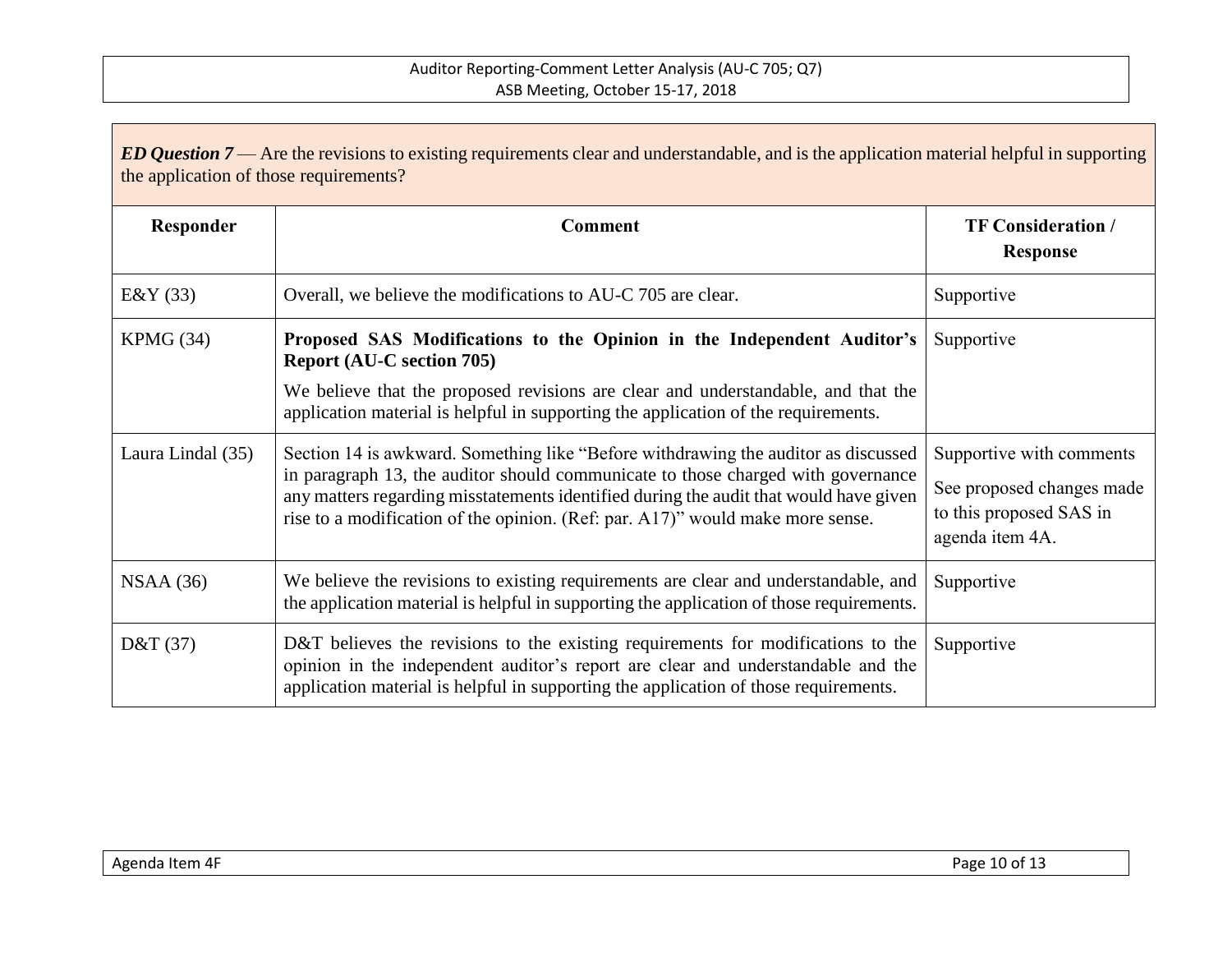# **Summary of Comments (by paragraph) on the Exposure Draft of the Proposed SAS Modifications to the Opinion in the Independent Auditor's Report**

| Topic/<br>Paragraph No.<br>(Modifications)                                                                                                                                   | <b>Commenter</b> | <b>Comment</b>                                                                                                                                                                                                                                                                                                                                                                                                                            | <b>Response to Comment</b>                                                                                                       |  |  |  |  |
|------------------------------------------------------------------------------------------------------------------------------------------------------------------------------|------------------|-------------------------------------------------------------------------------------------------------------------------------------------------------------------------------------------------------------------------------------------------------------------------------------------------------------------------------------------------------------------------------------------------------------------------------------------|----------------------------------------------------------------------------------------------------------------------------------|--|--|--|--|
| <b>Requirements (application material)</b>                                                                                                                                   |                  |                                                                                                                                                                                                                                                                                                                                                                                                                                           |                                                                                                                                  |  |  |  |  |
| Circumstances in Which a Modification to the Auditor's Opinion Is Required (paragraphs 7; A2-A13)                                                                            |                  |                                                                                                                                                                                                                                                                                                                                                                                                                                           |                                                                                                                                  |  |  |  |  |
| A12                                                                                                                                                                          | EY(33)           | We recommend the following edit:<br>The entity is required to use the equity method of<br>accounting for an <i>investee</i> associated entity, and the auditor is<br>unable to obtain sufficient appropriate audit evidence about<br>the latter's financial information to evaluate whether the<br>equity method has been appropriately applied.                                                                                          | Change made. See proposed changes<br>made to this proposed SAS in agenda<br>item 4A.                                             |  |  |  |  |
| Form and Content of the Auditor's Report when the Opinion Is Modified                                                                                                        |                  |                                                                                                                                                                                                                                                                                                                                                                                                                                           |                                                                                                                                  |  |  |  |  |
| Description of Auditor's Responsibilities for the Audit of the Financial Statements When the Auditor Disclaims an Opinion on the Financial<br>Statements (paragraph 29; A34) |                  |                                                                                                                                                                                                                                                                                                                                                                                                                                           |                                                                                                                                  |  |  |  |  |
| A34                                                                                                                                                                          | GT(25)           | With regard to the guidance provided in paragraph A34, there<br>may be circumstances when the auditor disclaims an opinion<br>on the financial statements because the auditor is not<br>independent, as suggested by paragraph 16. Therefore, we ask<br>the Board to consider additional application guidance to the<br>second bullet of this paragraph to address how the<br>independence statement would be impacted in cases where the | TF believes it is more appropriate to<br>address this in the AICPA Audit and<br>Accounting Guide State and Local<br>Governments. |  |  |  |  |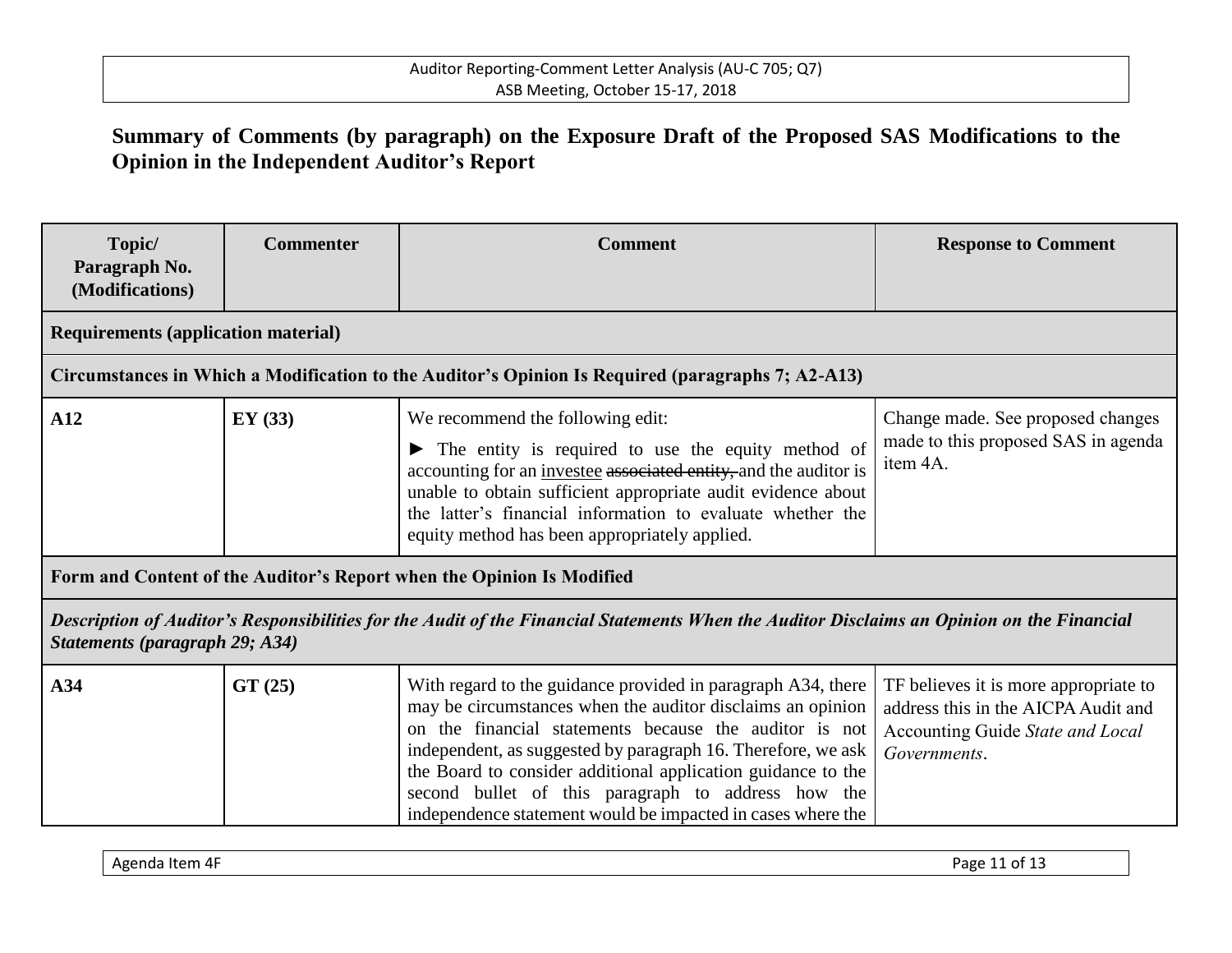| Topic/<br>Paragraph No.                                                                                                                  | <b>Commenter</b> | <b>Comment</b>                                                                                                                                                                                                                                                                                                               | <b>Response to Comment</b>                                               |  |  |  |
|------------------------------------------------------------------------------------------------------------------------------------------|------------------|------------------------------------------------------------------------------------------------------------------------------------------------------------------------------------------------------------------------------------------------------------------------------------------------------------------------------|--------------------------------------------------------------------------|--|--|--|
| (Modifications)                                                                                                                          |                  |                                                                                                                                                                                                                                                                                                                              |                                                                          |  |  |  |
|                                                                                                                                          |                  | auditor is not independent and disclaims an opinion for that<br>reason.                                                                                                                                                                                                                                                      |                                                                          |  |  |  |
| Considerations When the Auditor Expresses an Adverse Opinion or Disclaims an Opinion on the Financial Statements (paragraph 30; A35-A36) |                  |                                                                                                                                                                                                                                                                                                                              |                                                                          |  |  |  |
| $A35-A36$                                                                                                                                | TIC(2)           | In addition, paragraphs .A35 and .A36 do not address<br>communication or reporting. TIC believes it is likely that<br>communication likely would be made to those charged with<br>governance, but this is not overtly indicated in the proposal.<br>Perhaps something also could be added to the implementation<br>guidance. | See issue 7 in agenda item 4                                             |  |  |  |
| Communication With Those charged With Governance (paragraph 31; A37)                                                                     |                  |                                                                                                                                                                                                                                                                                                                              |                                                                          |  |  |  |
|                                                                                                                                          |                  |                                                                                                                                                                                                                                                                                                                              |                                                                          |  |  |  |
| <b>Exhibit — Illustrations of Auditor's Reports with Modifications to the Opinion</b>                                                    |                  |                                                                                                                                                                                                                                                                                                                              |                                                                          |  |  |  |
| A38                                                                                                                                      | D&T(37)          | Proposed new AU-C section 705, paragraph A38,<br>Illustrations $1, 2, 4, 7, 8$ , in the "Circumstances include the<br>following" section, final bullet "The auditor has not been<br>engaged requested or required to communicate key audit<br>matters in the auditor's report."                                              | TF agreed to retain "engaged" as the<br>trigger for KAM. No change made. |  |  |  |
| Illustration 1: An Auditor's Report Containing a Qualified Opinion Due to a Material Misstatement of the Financial Statements            |                  |                                                                                                                                                                                                                                                                                                                              |                                                                          |  |  |  |